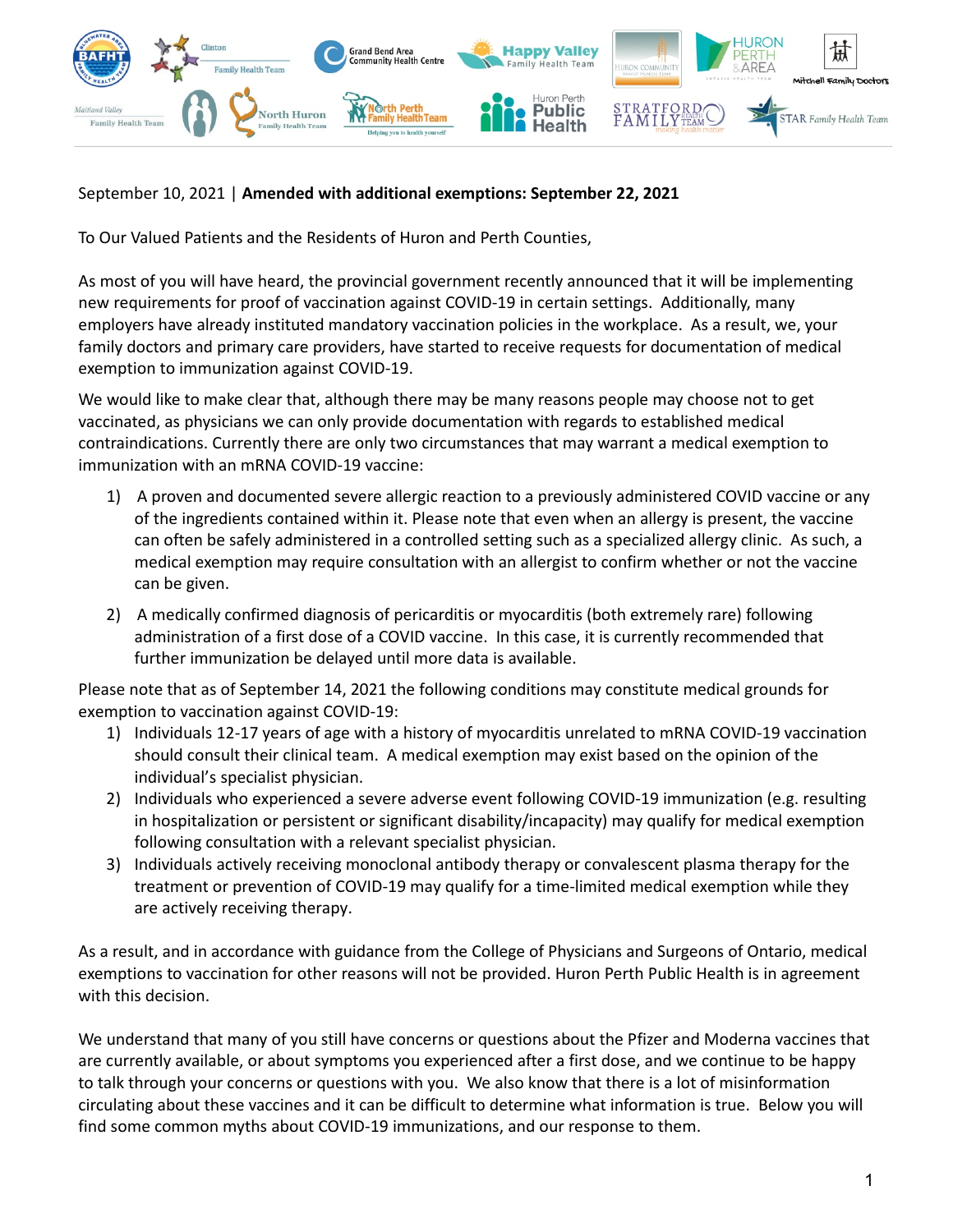

As your family doctors and primary care providers we have stood by you through this pandemic. Over the years we have had the privilege of being part of some of the most important moments in your lives, and throughout we have sought to use our knowledge and training to keep you and your families healthy. We know that vaccination against COVID-19 is not only key to keeping you protected from the potentially devastating effects of a COVID-19 infection, but a primary tool to avoiding further lockdowns, to keeping our children in school, and hopefully to being able to return to some sense of normalcy. We encourage you to book an appointment if you would like to discuss your concerns about receiving a COVID-19 vaccine, and hope that you will trust the information that we provide.

#### Sincerely,

Dr. Rachel Anderson Dr. Rob Annis Dr. Danielle Anstett Dr. Greg Antoniadis Dr. S. Appavoo Dr. Kyle Armstrong Dr. Jason Bandey Dr. Rachael Berta Dr. Sean Blaine Dr. Peter Brooks Dr. Amanda Brown Dr. Mario Bueno Dr. Ian Cameron Dr. Alex Chun Dr. Barbara Cowing Dr. Nicola Crawford Dr. M. Dawson Dr. Jeff Dietrich Dr. Sarah Donaldson Dr. M. Duckworth Dr. Gillian Edmonds Dr. Dan Eickmeier Dr. Farahnaz Farzadfar Dr. Candi Flynn Dr. Tamara Foster Dr. Derek Gateman Dr. Chuck Gatfield Dr. Adam Gavsie Dr. Paul Gill Dr. Kim Gilmour Dr. Erin Glass

Dr. John Haddad Dr. Lauren Hayward Dr. Erin Heisz Dr. Sean Henderson Dr. Jeff Hepburn Dr. Peter Hodes Dr. Curtis Irvine Dr. Taylor Johnson Dr. Deborah Josephson Dr. Obaid Khan Dr. Andrzej Kluz Dr. Agnieska Kluz Dr. Laurie Komorowski Dr. L. Krishna Dr. Victor Kulczycki Dr. Veronika Kurtz Dr. Vanessa Kustec Dr. Ming Lam Dr. Grace Langford Dr. Sergio Lappano Dr. Russell Latuskie Dr. Ashley Lee Dr. Christine Ly Dr. Matt MacDonald Dr. Mike MacIsaac Dr. Miriam Mann Dr. Shaun Marshall Dr. Bonnie Marshall Dr. Anne Martin Dr. Barbara Matthews

Dr. Jacob Matusinec Dr. Regina Mbuva Dr. Shirin Mehrain Dr. Laurel Moore Dr. Mark Moores Dr. S. Natuik Dr. T. Nicolae Dr. D. Noel Dr. Meagan Nolan Dr. Michaela **Ondrejicka** Dr. Neeraj Patel Dr. J. Peel Dr. Heather Percival Dr. Leanne Peters Dr. Nadine Potvin Dr. Andrew Prout Dr. Justin Puntillo Dr. Arif Qureshi Dr. Sam Reaume Dr. N. Rittenhouse Dr. Bradley Ross Dr. Sean Ryan Dr. Peter Salsbury Dr. Paras Satija Dr. Jon Schiedel Dr. Phil Schieldrop Dr. Carmen Schmitz Dr. Joshua Schultz Dr. Elizabeth Seary

Dr. Loretta Seevaratnam Dr. Raji Sextus Dr. Megan Sherman Dr. Shahnaz Shirin Dr. Stephanie Sischek Dr. Stacey Snider Dr. K. Spacek Dr. S. Spacek Dr. Liora Steele Dr. T. Steinmann Dr. Greg Stewart Dr. Terry Suggitt Dr. Jeremy Thimm Dr. Katie Thomasson Dr. Tanya Thornton Dr. Jocelyn Traher Dr. K. Treasurywala Dr. Mike Trevail Dr. Melissa Trojnar Dr. Tamar Tsafnat Dr. Colin Ucar Dr. Patricia Uniac Dr. Stephen Vander Klippe Dr. Juliet Veens Dr. Tristan Walker Dr. H. Watson Dr. Evelyn Westen Dr. Tania Wilson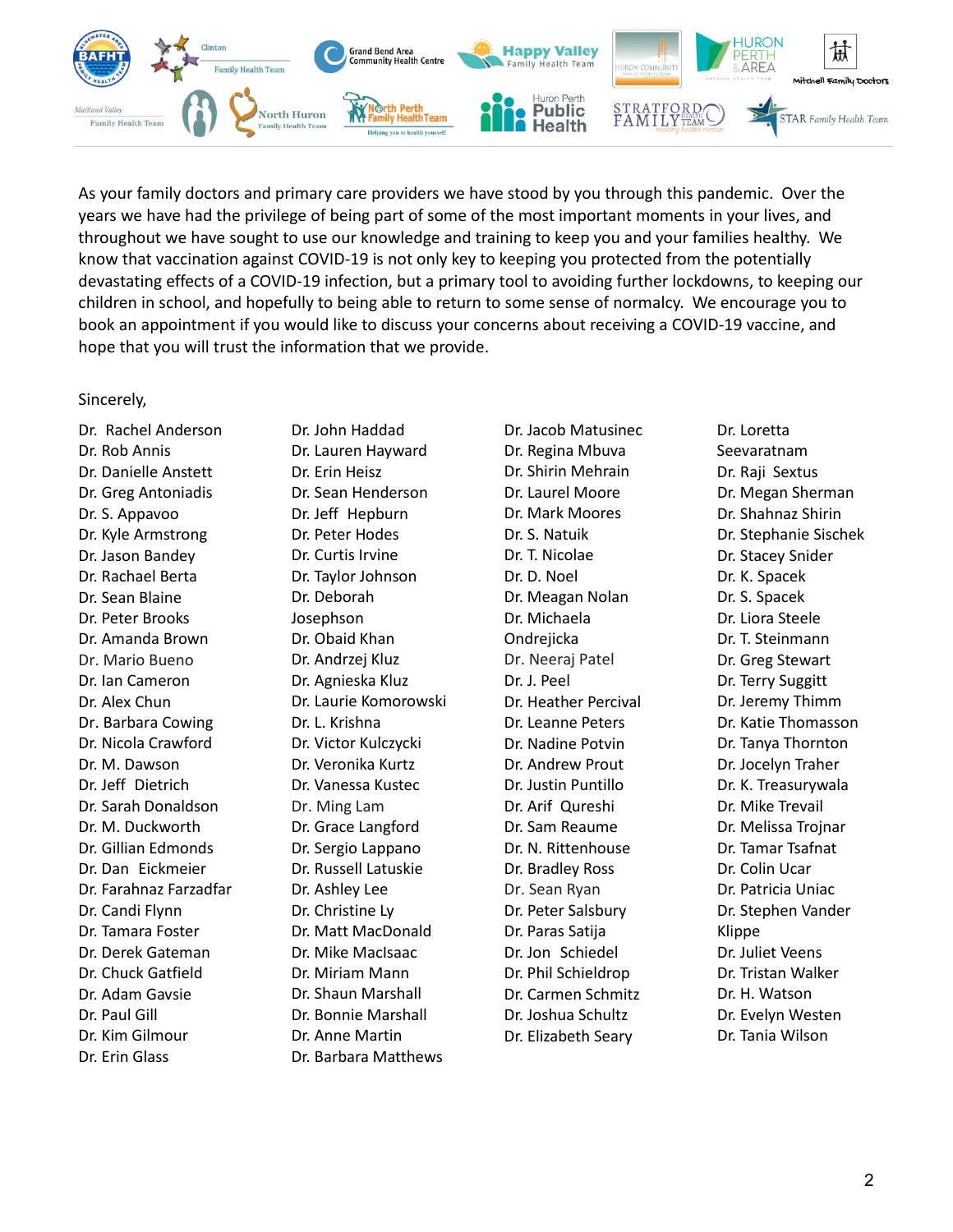

# **Common Myths Circulating About COVID-19 Vaccinations**

**Myth #1:** COVID-19 Vaccines alter your DNA

**Fact:** COVID-19 Vaccines DO NOT alter your DNA. They produce immunity by providing your body with a blueprint (mRNA) to manufacture its own protein. This protein is similar to one found on the virus that causes COVID-19. Once this protein is produced, your body is able to identify it as "foreign" and produces antibodies to fight it. Those antibodies are what fight against the SARS-CoV2 virus if you are ever exposed to it. The mRNA contained in the vaccine is quickly broken down by your body and "disappears" once its job is done. It has no capacity to enter the nucleus of the cell where your DNA is kept and protected.

### **Myth #2:** COVID-19 Vaccines have been associated with infertility

**FACT:** Our infectious disease and immunology experts have been monitoring ALL adverse outcomes since mass vaccinations began in December 2020. There has been NO identified link between vaccination against COVID-19 and infertility. The Society of Obstetricians and Gynecologists of Canada has issued the following statement: "There is absolutely no evidence, and no theoretic reason, to suspect that the COVID-19 vaccine could impair male or female fertility. These rumors are unfounded and harmful." Specifically, there has been no documented immune response against the syncytin-1 protein of the placenta as claimed by many online sources.

# **Myth #3:** My chances of getting COVID are pretty low

**FACT:** Our top scientists are estimating that in Ontario 80-90% of those who are unvaccinated will contract COVID-19 in the next 6-12 months due to the high infection rate and easy transmission of the delta variant. Furthermore, we now know that the Delta strain is 2-3 times more likely to result in hospital or ICU admission.

#### **Myth #4:** Vaccination does not prevent transmission of the virus

**FACT:** We know that transmission of the virus from those who are vaccinated is still possible, but it is significantly lower than if you are not vaccinated. The virus needs to make enough copies of itself to be passed to another person and that number is much lower in vaccinated people.

**Myth #5:** The mRNA vaccines were developed too quickly and we don't know all the long-term side effects of them

**FACT:** mRNA technology has been used in other areas of medicine (like cancer treatments) for over 10 years. These vaccines were produced faster than previous vaccines not because of skipped steps, but because of unprecedented levels of collaboration and funding from around the world. To date, over 50 Million doses of COVID-19 vaccines have been administered in Canada and over 5 Billion globally. When you consider that adverse events to vaccination are most likely to happen within 6 weeks of vaccination, that's A LOT of data on side effects!

**Myth #6:** mRNA vaccines have not been shown to be safe in pregnancy or breastfeeding

**FACT:** Although pregnant and breast-feeding women were not included in the Phase III trials of either the Moderna or Pfizer vaccines, real-world safety data for hundreds of thousands of pregnant individuals that